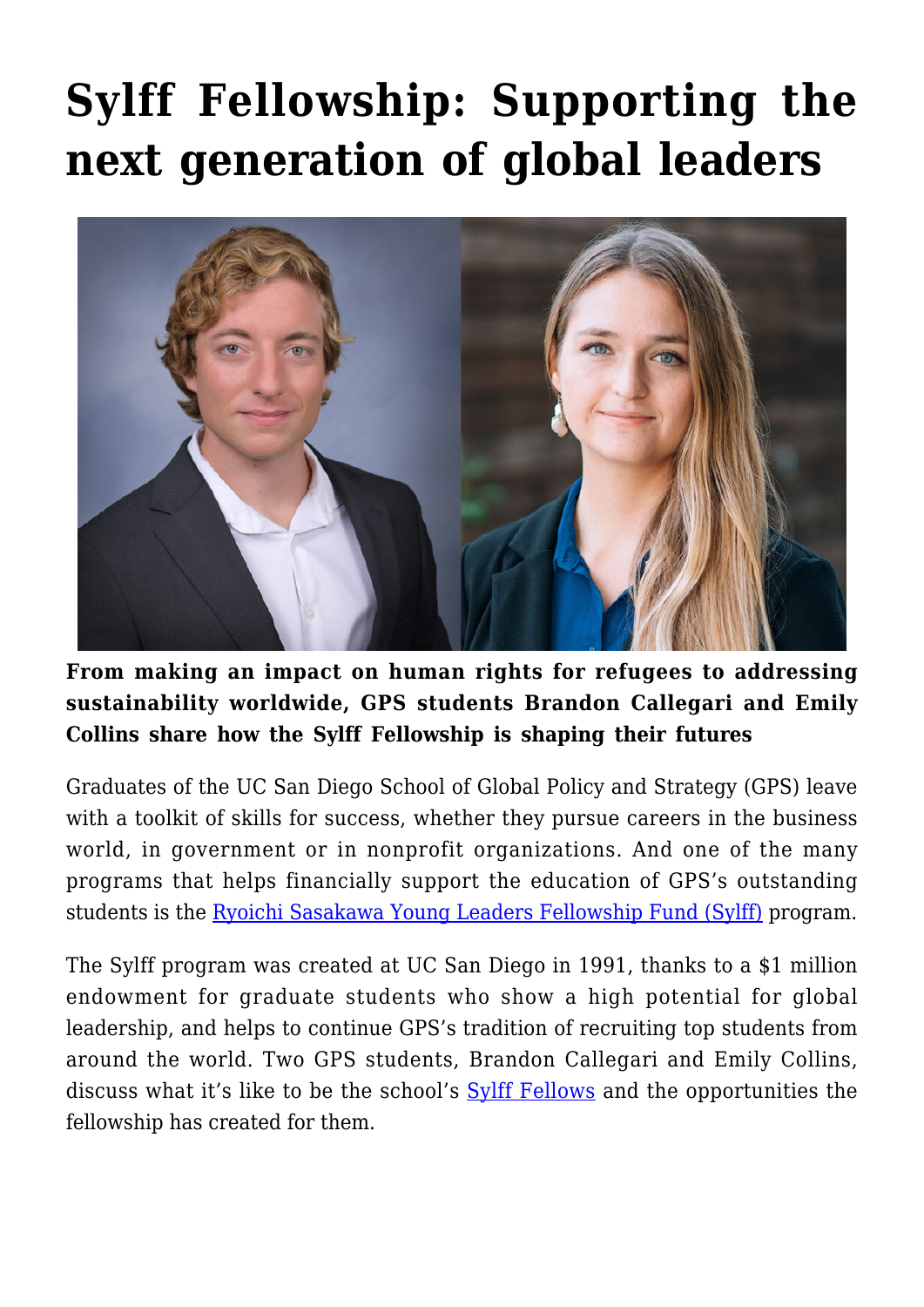## **Brandon Callegari**

Brandon Callegari of Deltona, Florida, said he was searching for a Pacific-focused graduate school that would aid him in his goal of finding a career in the human rights field, and "GPS was the ideal choice," Callegari said.

Callegari's interest in human rights made him a natural fit for the Sylff program, whose mission is to transcend differences in nationality, language, ethnicity, religion and political systems to bring about social change in the global society and local communities.

"As somebody who wants to dedicate their life to addressing human rights issues for refugees and other displaced groups, I am driven to follow this mission and help to bring opportunities to people beyond social, cultural and physical boundaries," Callegari said.

Thanks to the Sylff Fellowship, Callegari has the financial freedom to focus on courses at GPS that he finds meaningful.

"Being a Slyff Fellow has given me the ability to engage in my classes during my first year studies, without having to worry about any financial burdens that could affect my ability to concentrate on coursework," he said. "But the most rewarding aspect is knowing that I am a part of a larger community of people who want to create a more inclusive and peaceful world for everyone, regardless of where in the world they came from or what their identity is."

Callegari will graduate in 2023 and hopes to work for either a multilateral organization such as the United Nations High Commissioner for Human Rights or for a local nongovernmental organization (NGO), doing groundwork on specific human rights crises.

Before attending GPS, Callegari interned at nonprofit organizations focused on community development in Indonesia and North Korean human rights in Seoul. But during the summer of 2021, Callegari worked in construction to help save for graduate school.

"It showed me the meaning of hard work – there were many early mornings and long hours in the scorching sun, carrying heavy buckets of mud across job sites," Callegari said. "It also made me realize that there are so many people in the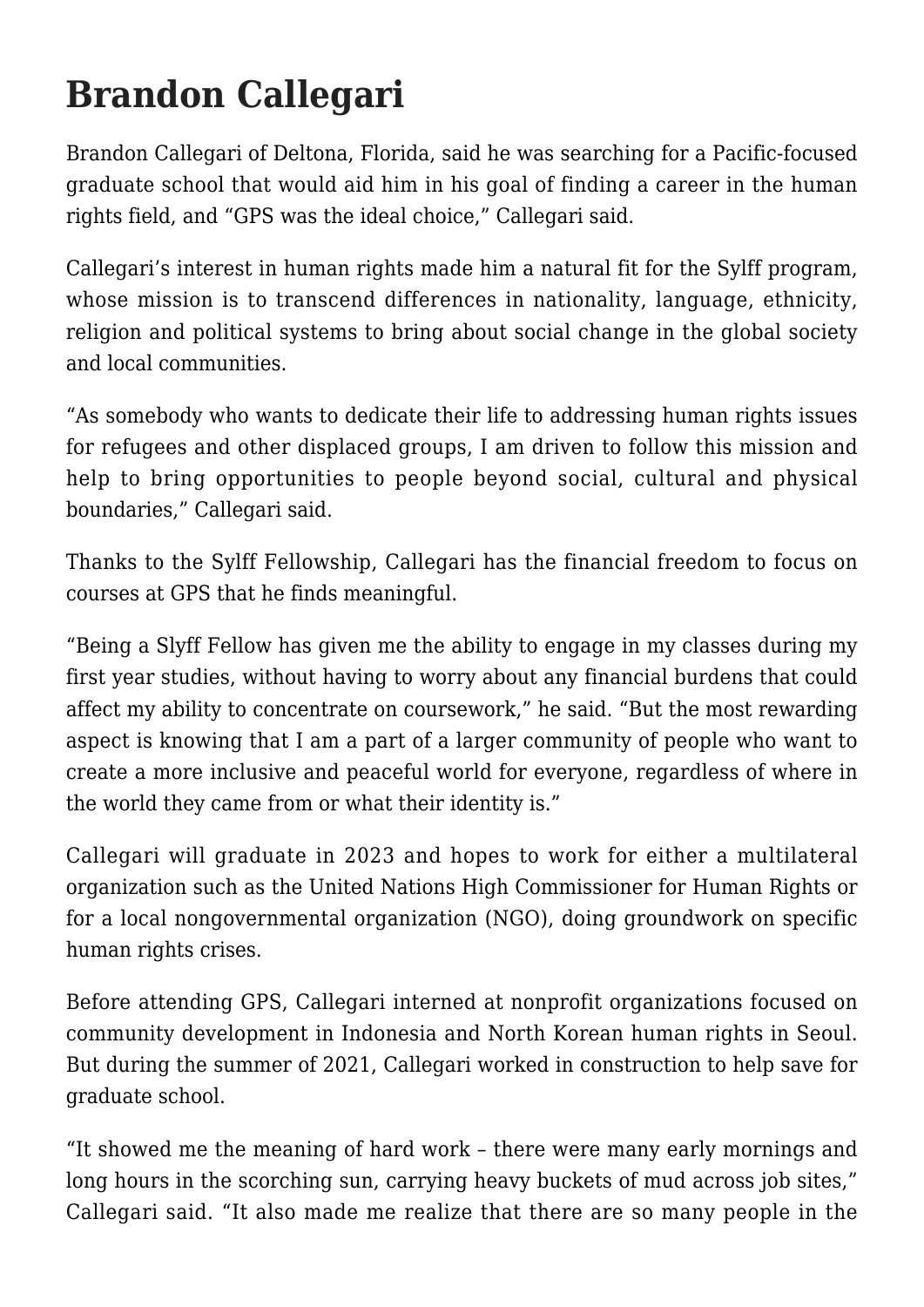world who have to do much harder things every day, without a choice, just to survive. I am driven now more than ever to help alleviate this burden on those people."

Outside of his coursework, Callegari has also worked to get involved on campus, joining GPS's Korea-focused organization [Mannam](https://gps.ucsd.edu/students/student-groups.html#Mannam) and working as a surf instructor [for UC San Diego Recreation](https://recreation.ucsd.edu/), and he is embracing the number of amenities San Diego offers.

"I love the weather, the beaches, the food – Dave's Hot Chicken is amazing – and, of course, the amazing people that I've met so far at GPS!" Callegari said.

## **Emily Collins**

Emily Collins studied international business as an undergraduate at UC San Diego. And as she neared graduation, she considered a number of graduate programs around the world to continue her studies.

"After just a short amount of time here, I fell in love with the area and decided to stick around," Collins said. "I decided to study at GPS due to the incredible Sylff fellowship offer, the location and its renowned professors and Japan-oriented courses."

Collins said being a Sylff Fellow is an incredible opportunity to focus on international affairs, Japanese studies and, in particular, Japan-Russia relations.

"As someone who has studied Japanese for over a decade and has worked at a Japanese company in Encinitas, this fellowship has allowed me to continue my Japanese studies while having the opportunity to work with professors who are highly experienced in terms of Japan, such as professor [Ulrike Schaede](https://gps.ucsd.edu/faculty-directory/ulrike-schaede.html)," Collins said. "I also am highly interested in environmental affairs and governance and am focusing much of my studies on sustainability in Japan and Russia."

Collins acknowledged that without the Sylff Fellowship, she would not have had the opportunity to pursue the master's program.

"The fellowship enables me to study without having to worry about tuition and living expenses, which is something for which I am extraordinarily grateful," Collins said. "Being able to study without having to work full time on the side to